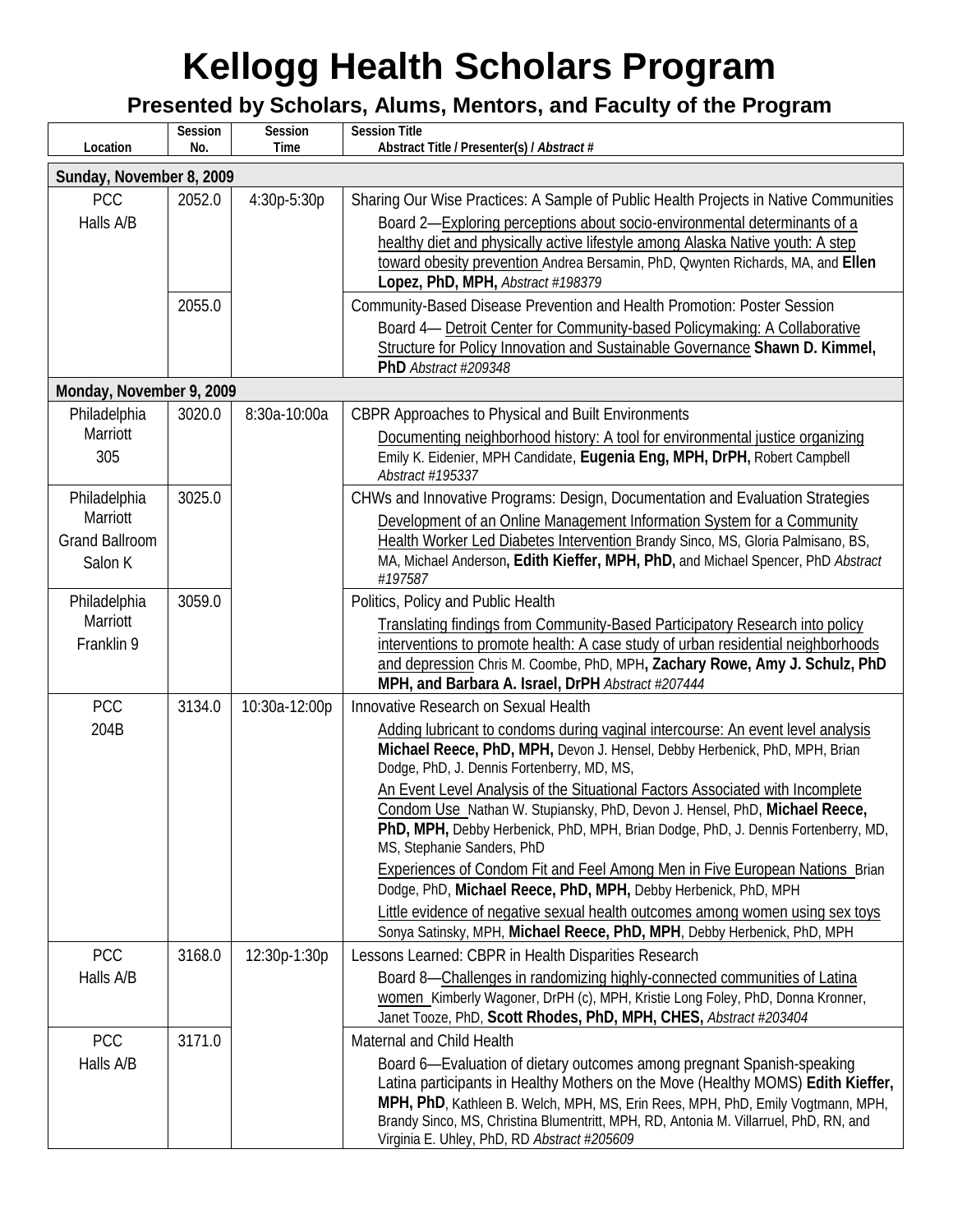| Location                        | Session<br>No. | Session<br>Time | <b>Session Title</b><br>Abstract Title / Presenter(s) / Abstract #                                                                                                                                                                                                                                                                                                                                                                                                                                                                                                                                                                                                                                                                                                                                      |
|---------------------------------|----------------|-----------------|---------------------------------------------------------------------------------------------------------------------------------------------------------------------------------------------------------------------------------------------------------------------------------------------------------------------------------------------------------------------------------------------------------------------------------------------------------------------------------------------------------------------------------------------------------------------------------------------------------------------------------------------------------------------------------------------------------------------------------------------------------------------------------------------------------|
| Philadelphia<br>Marriot<br>407  | 3206.0         | 12:30p-2:00p    | Disparities in Cancer Incidence, Morbidity, and Mortality Session 1<br>Psychosocial Contribution of Masculinity and Sense of Mastery to Prostate Cancer<br>Screening Among African American Men Wizdom Powell Hammond, PhD, MPH, India<br>J. Ornelas, MPH, Eugenia Eng, MPH, DrPH, Anh N. Tran, PhD, MPH, Elvira<br>Mebane, Wayne Sherman, MSPH, RN Abstract #198791                                                                                                                                                                                                                                                                                                                                                                                                                                    |
| PCC<br>105B                     | 3213.0         |                 | Community-Based Participatory Research and Interventions<br>Pathways to heart health: A multilevel community-based participatory intervention<br>to promote heart health Amy J. Schulz, PhD MPH, Barbara Israel, DrPH MPH,<br>Sharon Sand, MPP, Cindy Gamboa, Deedee D. Varick, MPH, Causandra Gaines, MSW,<br>Murlisa Lockett, Paul Max, Angela Reyes, MPH, Zachary Rowe, Darcy Saffar, MPH,<br>Carmen A. Stokes, MSN, FNP, Denise White-Perkins, MD, PhD, and Christine Wilson<br>Abstract #199667<br>Reaching the Hard to Reach: Utilizing CPBR strategies to effectively collaborate<br>with African American in a predominately white university Regina McCoy Pulliam,<br>MPH, Louis F. Graham, MPH, Warner L. McGee, MPH, Robert Aronson, DrPH, Scott<br>Rhodes, PhD, MPH, CHES, Abstract #205369 |
| Loews<br>Washington C           | 3239.0         |                 | Ethnic & Racial Disparities: Patient Perceptions, Methods, Policies, and Best Practices<br>Racial differences in social support and medical mistrust on utilization of health<br>care services Besangie C. Sellars, PhD, Mary A. Garza, PhD, MPH, Craig S. Fryer,<br>DrPH, MPH, S. Melinda Spencer, PhD, and Stephen B. Thomas, PhD Abstract<br>#208432                                                                                                                                                                                                                                                                                                                                                                                                                                                 |
| PCC<br>Hall A/B                 | 3276.0         | 2:30p-3:30p     | Women and HIV: Emerging Issues<br>Board-How and why women use lubricants during sexual activity_Kristen<br>Jozkowski, MS, Debby Herbenick, PhD, MPH, Devon Hensel, PhD, Michael Reece,<br>PhD, MPH, J. Dennis Fortenberry, MD, MS                                                                                                                                                                                                                                                                                                                                                                                                                                                                                                                                                                       |
| Philadelphia<br>Marriott<br>306 | 3352.0         | 2:30p-4:00p     | What's Sex Got To Do With It?<br>Clinical and sexual outcomes following women's use of lubricants during sexual<br>activity_Debby Herbenick, PhD, MPH, Devon J. Hensel, Kristen Jozkowski, MPH,<br>Michael Reece, PhD, MPH, J. Dennis Fortenberry, MD, MS,<br>Exploring the advancement of sexual health knowledge among women at in-home<br>sex toy parties Christopher Fisher, PhD, Debby Herbenick, PhD, MPH, Michael Reece,<br>PhD, MPH, Brian Dodge, PhD                                                                                                                                                                                                                                                                                                                                           |
| PCC<br>Hall A/B                 | 3273.0         |                 | <b>HIV and MSM</b><br>Board 6—"My dear horny, healthy friends": The development and use of an online<br>video to promote HIV testing among MSM Scott Rhodes, PhD, MPH, CHES,<br>Aaron T. Vissman, MPH, Jason Stowers, Cynthia Miller, Ellen Hendrix, Thomas McCoy,<br>MS, Aimee Wilkin, MD, MPH, Addison Ore Abstract #207355                                                                                                                                                                                                                                                                                                                                                                                                                                                                           |
| Philadelphia<br>Marriott<br>415 | 3288.0         |                 | Public Health Teaching and Learning in the Community - Part 2 of 3<br>An experiential learning program for undergraduate students interested in<br>eliminating health disparities Richard Lichtenstein, PhD, MPH Abstract #212945                                                                                                                                                                                                                                                                                                                                                                                                                                                                                                                                                                       |
| Philadelphia<br>Marriott<br>406 | 3307.1         |                 | Understanding and Promoting Community-Based Participatory Research at National<br>Institutes of Health<br>Community-based participatory research: A partnership approach to policy<br>advocacy Barbara Israel, DrPH MPH, Angela Reyes, MPH, Edith Parker, DrPH,<br>and Chris M. Coombe, PhD, MPH Abstract #213325                                                                                                                                                                                                                                                                                                                                                                                                                                                                                       |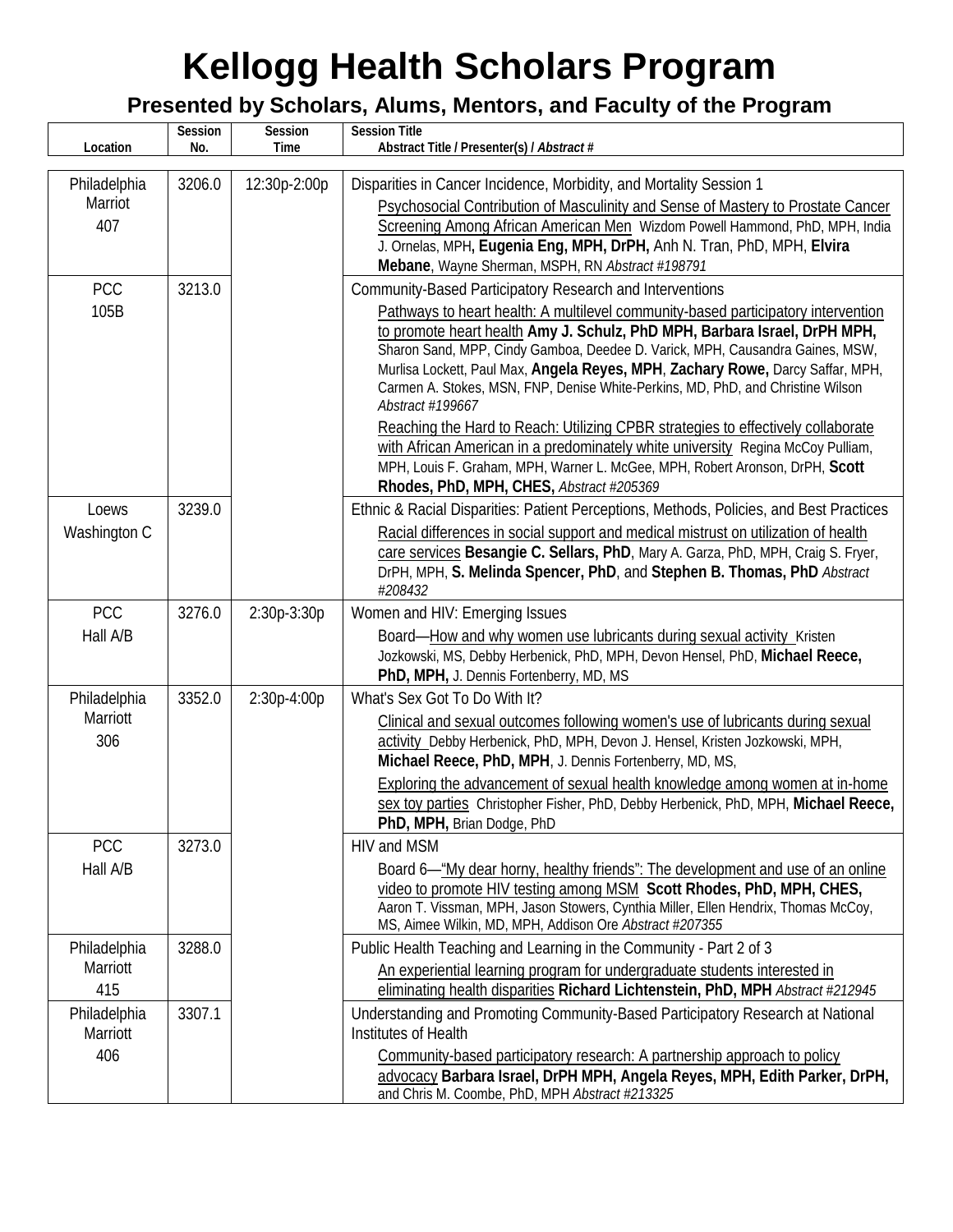| Location                     | Session<br>No. | Session<br>Time | <b>Session Title</b><br>Abstract Title / Presenter(s) / Abstract #                                                                                                                               |
|------------------------------|----------------|-----------------|--------------------------------------------------------------------------------------------------------------------------------------------------------------------------------------------------|
| <b>PCC</b>                   | 3378.0         | 4:30p-5:30p     | Late-breaking Student Work in Public Health                                                                                                                                                      |
| Hall A/B                     |                |                 | Board -Validation of the Multi-Factor Attitude toward Condoms Scale (MFACS)                                                                                                                      |
|                              |                |                 | among College Students_Ariane V. Hollub, PhD, CHES, OTR, Michael Reece, PhD,<br>MPH Debby Herbenick, PhD, MPH, Devon Hensel, PhD, Susan E. Middlestadt, PhD                                      |
| Philadelphia                 | 3404.0         | 4:30p-6:00p     | Community-Based Public Health Research and Education as a Tool Across                                                                                                                            |
| Marriott                     |                |                 | Populations                                                                                                                                                                                      |
| 305                          |                |                 | Improving environmental health and creating engaged communities among Somali<br>Bantu and Latino neighbors in Portland, Oregon Stephanie Ann Farquhar, PhD,<br>and Erin McNally Abstract #204183 |
| <b>PCC</b>                   | 3411.0         |                 | Partnerships for Environmental Public Health: Promoting Research to Action                                                                                                                       |
| 104B                         |                |                 | Partnerships for Environmental Public Health: Community Based Participatory                                                                                                                      |
|                              |                |                 | Approaches to Research and Action Angela Reyes, MPH, Amy J. Schulz, PhD,<br>MPH Abstract #211358                                                                                                 |
| Philadelphia                 | 3432.0         |                 | <b>Social Marketing Perspectives</b>                                                                                                                                                             |
| Marriott                     |                |                 | Applying social marketing principles to develop an evidence-based hepatitis B                                                                                                                    |
| Franklin 11                  |                |                 | awareness campaign in Asian Americans & Pacific Islanders Simona Kwon,<br>DrPH, MPH Laureen Hom, MPH, Jinny Jihyun Park, Eunjoo Chung, Kay Chun, MD,                                             |
|                              |                |                 | Shao-Chee Sim, PhD, Kevin C. Lo, MPH, Jolene Chou, MPH, Janice Anne Magno, MPA,                                                                                                                  |
|                              |                |                 | Su Wang, MD, MPH, Nadia Islam, PhD, Douglas Nam Le, Sonali Tawdekar, MD, MPH,<br>Ying-Hua Liu, MD, MPA, Chau Trinh-Shevrin, DrPH, Perry Pong, MD, Mariano Rey, MD,                               |
|                              |                |                 | Henry Pollack, MD Abstract #203118                                                                                                                                                               |
| Tuesday, November 10, 2009   |                |                 |                                                                                                                                                                                                  |
| Philadelphia                 | 4104.0         | 8:30a-10:00a    | Youth Involvement in CBPR Projects                                                                                                                                                               |
| Marriott<br>Liberty Ballroom |                |                 | WK Kellogg Food & Fitness: Creating vibrant communities that provide equitable<br>access to affordable, healthy, locally grown food and safe and inviting places for                             |
| Salon B                      |                |                 | physical activity and play Linda Jo Doctor, MPH, Rickie O. Brawer, PhD MPH, Vanessa                                                                                                              |
|                              |                |                 | Briggs, MBA, RD, LDN, Leon Davis, Shirley Randelman, BS, Henry Herrera, MD, Abbie                                                                                                                |
| <b>PCC</b>                   | 4031.0         |                 | Santana, MSPH, Irene S. Bayer, MHSA<br>Innovations to Promote Healthy Weight                                                                                                                     |
| 108A                         |                |                 | Lights, camera, action for health: The development of a theater-based nutrition and                                                                                                              |
|                              |                |                 | physical activity intervention for at-risk youth Caree J. Jackson, PhD, RD, LD, and                                                                                                              |
|                              |                |                 | Rebecca M. Mullis, PhD, RD, LD Abstract #206238                                                                                                                                                  |
| Philadelphia<br>Marriott     | 4060.0         |                 | Issues in Public Health and Diversity                                                                                                                                                            |
| Franklin 9                   |                |                 | A meta-analysis of social capital and health Keon L. Gilbert, DrPH, Sandra C.<br>Quinn, PhD, Michael P. Marshal, PhD, John Wallace, PhD, Robert M. Goodman, PhD,                                 |
|                              |                |                 | James Butler, DrPH, and Ron Stall, PhD Abstract #202530                                                                                                                                          |
| PCC<br>204A                  | 4108.0         | 10:30a-12:00p   | HIV Prevention and Treatment among Latinos in the Southeast USA: Seven Studies<br>from a Community-Based Participatory Research Partnership                                                      |
|                              |                |                 | Laying a foundation for reproductive health and HIV prevention among recent                                                                                                                      |
|                              |                |                 | immigrant Latinas in Central North Carolina: A community-based participatory<br>research approach_Rebecca Ruth Cashman, MPH, Scott Rhodes, PhD, MPH,                                             |
|                              |                |                 | CHES, Eugenia Eng, MPH, DrPH, Florence Simán, MPH Abstract #202209                                                                                                                               |
|                              |                |                 | HIV risk among immigrant Latino gay men and MSM in the rural Southern USA:                                                                                                                       |
|                              |                |                 | Findings from a CBPR respondent-driven sampling study Scott Rhodes, PhD,<br>MPH, CHES, Aaron T. Vissman, MPH, Thomas McCoy, MS, Kenneth Hergenrather, PhD,                                       |
|                              |                |                 | MSEd, MRC, Jaime Montaño, Jorge Alonzo, Mark Wolfson, PhD, Cynthia Miller, Fred                                                                                                                  |
|                              |                |                 | Bloom, PhD<br>(session information continued on next page)                                                                                                                                       |
|                              |                |                 |                                                                                                                                                                                                  |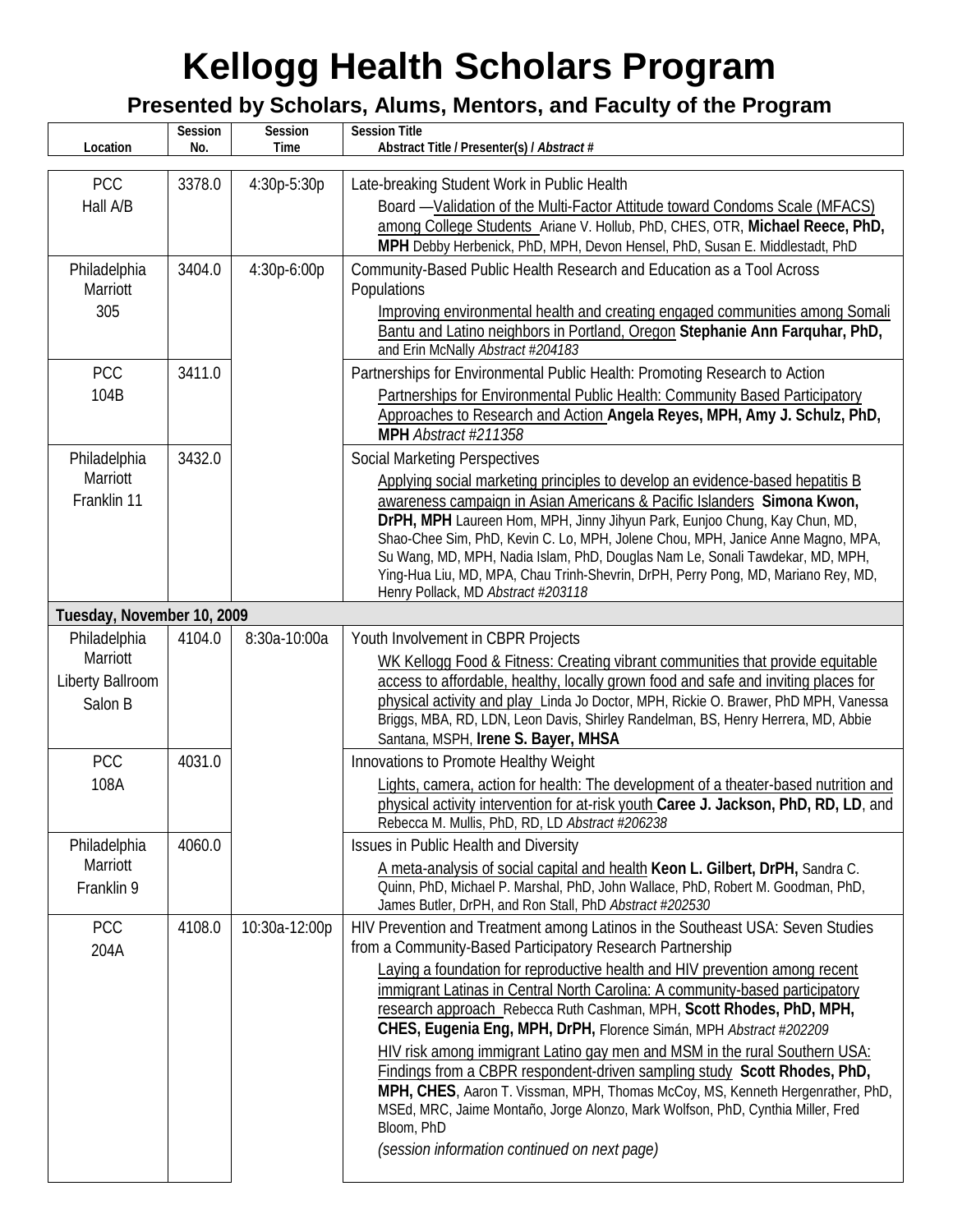| Location              | Session<br>No. | Session<br>Time | <b>Session Title</b><br>Abstract Title / Presenter(s) / Abstract #                                                                                                                                                                                                                                                                                                                                                                                                                                                                                                                                                                                                                                                                                                                                                                                                                                                                                                                                                                                                                                                                                                                                                                                                                                                                        |
|-----------------------|----------------|-----------------|-------------------------------------------------------------------------------------------------------------------------------------------------------------------------------------------------------------------------------------------------------------------------------------------------------------------------------------------------------------------------------------------------------------------------------------------------------------------------------------------------------------------------------------------------------------------------------------------------------------------------------------------------------------------------------------------------------------------------------------------------------------------------------------------------------------------------------------------------------------------------------------------------------------------------------------------------------------------------------------------------------------------------------------------------------------------------------------------------------------------------------------------------------------------------------------------------------------------------------------------------------------------------------------------------------------------------------------------|
|                       |                |                 | HoMBReS-2: A small group HIV prevention intervention for heterosexual Latino<br>men in rural NC Scott Rhodes, PhD, MPH, CHES, Aaron T. Vissman, MPH, Kenneth<br>Hergenrather, PhD, MSEd, MRC, Jaime Montaño, Cynthia Miller, Thomas McCoy, MS,<br>Eugenia Eng, MPH, DrPH, Ralph J. DiClemente, PhD Abstract #207722<br>Applying Theory of Planned Behavior to explore HAART adherence among HIV-<br>positive Latino immigrants living in NC: Elicitation interview results Aaron T.<br>Vissman, MPH, Scott Rhodes, PhD, MPH, CHES, Gabriela Rojas, Aimee Wilkin, MD,<br>MPH, Kenneth Hergenrather, PhD, MSEd, MRC, Sarah Elizabeth Langdon, MPH                                                                                                                                                                                                                                                                                                                                                                                                                                                                                                                                                                                                                                                                                           |
| PCC                   | 4109.1         | 10:30a-12:00p   | Sexual Behaviors, Sexual Health and Condom Use: Emerging Data from a New<br>Nationally Representative Study of the U.S. Population                                                                                                                                                                                                                                                                                                                                                                                                                                                                                                                                                                                                                                                                                                                                                                                                                                                                                                                                                                                                                                                                                                                                                                                                        |
| 204B                  |                | (continued)     | Sexual Behaviors, Sexual Health and Condom Use: Emerging Data from a New<br>Nationally Representative Study of the U.S. Population Michael Reece, PhD,<br>MPH, Debby Herbenick, PhD, MPH, Stephanie Sanders, PhD, Brian Dodge, PhD, J.<br>Dennis Fortenberry, MD, MS, Kathy Metz, Annahita Ghassemi, PhD.                                                                                                                                                                                                                                                                                                                                                                                                                                                                                                                                                                                                                                                                                                                                                                                                                                                                                                                                                                                                                                 |
| <b>PCC</b>            | 4161.0         | 12:30p-1:30p    | Prevention of chronic diseases in Latino communities                                                                                                                                                                                                                                                                                                                                                                                                                                                                                                                                                                                                                                                                                                                                                                                                                                                                                                                                                                                                                                                                                                                                                                                                                                                                                      |
| Hall A/B              |                |                 | Patterns and correlates of physical activity in Mexican origin youth in Houston,<br>Texas Larkin L. Strong, PhD, MPH, Melissa L. Bondy, PhD, Michele R. Forman, PhD,<br>Margaret R. Spitz, MD, Anna V. Wilkinson, PhD Abstract #205431                                                                                                                                                                                                                                                                                                                                                                                                                                                                                                                                                                                                                                                                                                                                                                                                                                                                                                                                                                                                                                                                                                    |
| <b>PCC</b>            | 4171.0         | 12:30p-2:00p    | Film & Technology Session - American Films 01                                                                                                                                                                                                                                                                                                                                                                                                                                                                                                                                                                                                                                                                                                                                                                                                                                                                                                                                                                                                                                                                                                                                                                                                                                                                                             |
| 201C                  |                |                 | PhotoMaps: Through Our Eyes. 32:00 minutes, University of Florida, College of<br>Public Health. Intended audience: Women living with disabilities. Synopsis: This project<br>was part of a larger study to identify the barriers to breast health screening for women living<br>with physical disabilities. Ellen Lopez, PhD, MPH, Abstract #218461                                                                                                                                                                                                                                                                                                                                                                                                                                                                                                                                                                                                                                                                                                                                                                                                                                                                                                                                                                                       |
| Loews<br>Commonwealth | 4177.0         |                 | Bridges over Troubled Waters: Eliminating Health Disparities<br>Evaluating the process and ethics of randomizing African American and Latino                                                                                                                                                                                                                                                                                                                                                                                                                                                                                                                                                                                                                                                                                                                                                                                                                                                                                                                                                                                                                                                                                                                                                                                              |
| A <sub>2</sub>        |                |                 | adults with diabetes to a community health worker intervention Michael Spencer,<br>PhD, Karen Tabb, MSW, Gloria Palmisano, BS, MA, Edith Kieffer, PhD, Michael<br>Anderson, and Michele Heisler, MD, MPA Abstract #197856                                                                                                                                                                                                                                                                                                                                                                                                                                                                                                                                                                                                                                                                                                                                                                                                                                                                                                                                                                                                                                                                                                                 |
| <b>PCC</b><br>102A    | 4187.0         |                 | Neighborhoods Working in Partnership: Building Capacity of Adults and Youth for<br>Policy Change in Detroit                                                                                                                                                                                                                                                                                                                                                                                                                                                                                                                                                                                                                                                                                                                                                                                                                                                                                                                                                                                                                                                                                                                                                                                                                               |
|                       |                |                 | Neighborhoods working in partnership: Enhancing the capacity of community<br>residents to engage in policy advocacy Barbara A. Israel, DrPH, Angela Reyes,<br>MPH, Chris M. Coombe, PhD, MPH, Robert McGranaghan, MPH, Michael Spencer, PhD,<br>Lula Odom, Rebecca Flournoy, MPH, William Ridella, MPH, Donele Wilkins Abstract<br>#200737<br>Neighborhoods Working in Partnership: Evaluation of the process and outcomes of<br>neighborhood-level policy training workshops Chris M. Coombe, PhD, MPH, Akosua<br>Burris, BA, Rebecca Cheezum, MPH, Barbara A. Israel, DrPH, Robert McGranaghan,<br>MPH, Mamie Carlson, Edith Parker, DrPH, and Sonya Grant, MSW Abstract #200291<br>Neighborhoods Working in Partnership: Assessing the Impact of a Policy Advocacy<br>Training Project Rebecca Cheezum, MPH, Akosua Burris, BA, Chris M. Coombe, PhD,<br>MPH, Barbara Israel, DrPH MPH, Robert McGranaghan, MPH, Ashley Weigl, and<br>Michael Anderson Abstract #201109<br>Neighborhoods Working in Partnership: Youth Leaders Advocating With Policy<br>Makers to Reduce School Drop-Out Rates - A Case Study Robert McGranaghan,<br>MPH, Angela Reyes, MPH, Kayla Daughtry, Rebecca Cheezum, MPH, Ebony<br>Sandusky, MPH, Jaye I. Bond, MPH, MPP, and Sherita Smith Abstract #201420<br>(session information continued on next page) |
|                       |                |                 |                                                                                                                                                                                                                                                                                                                                                                                                                                                                                                                                                                                                                                                                                                                                                                                                                                                                                                                                                                                                                                                                                                                                                                                                                                                                                                                                           |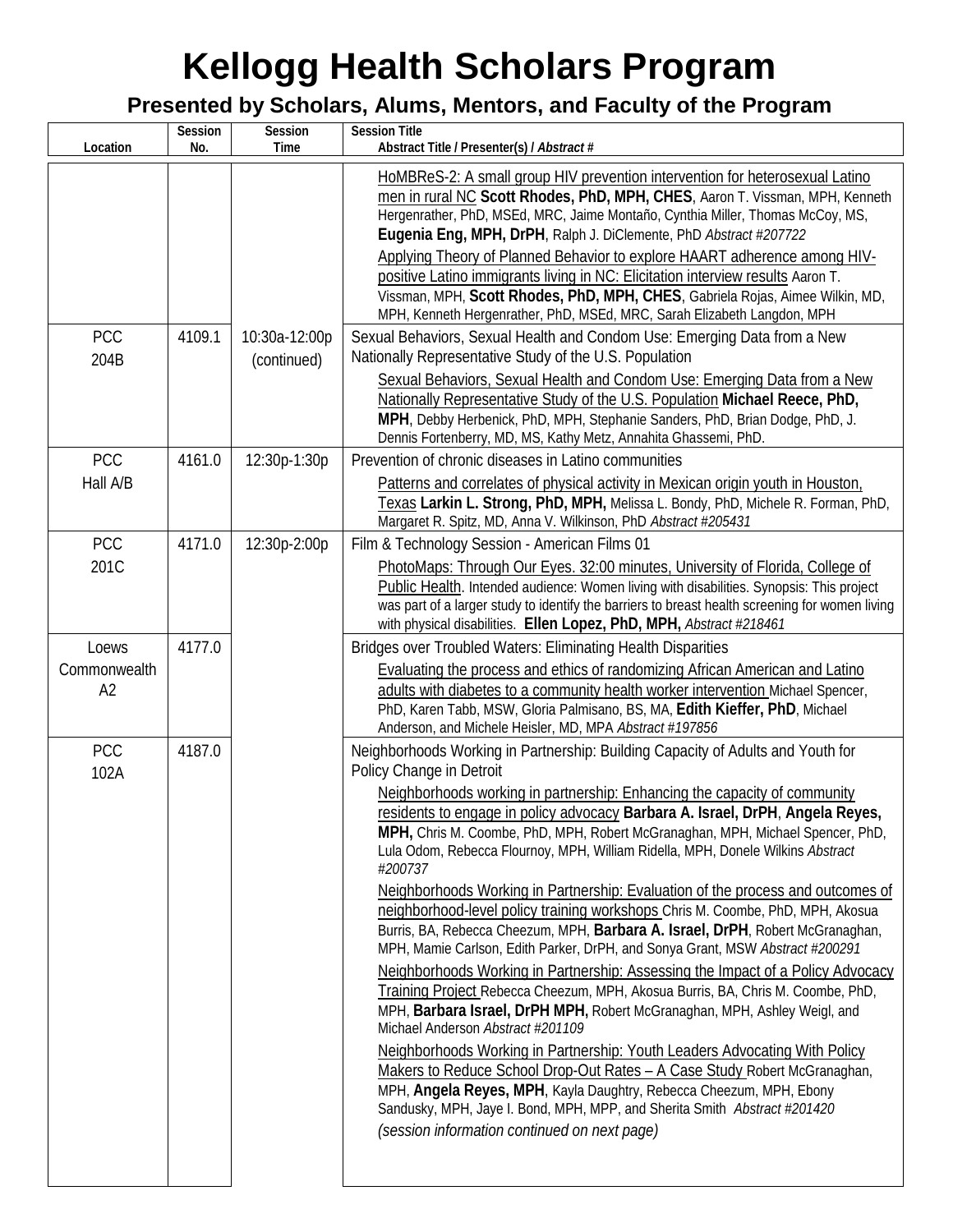| Location                                                | Session<br>No. | Session<br>Time             | <b>Session Title</b><br>Abstract Title / Presenter(s) / Abstract #                                                                                                                                                                                                                                                                                                                                                                                                                                                                                                                                                                                                                                                                                                                                                                                                                                                                                                                                                                                                                                                                                                                                                                                                                                                      |
|---------------------------------------------------------|----------------|-----------------------------|-------------------------------------------------------------------------------------------------------------------------------------------------------------------------------------------------------------------------------------------------------------------------------------------------------------------------------------------------------------------------------------------------------------------------------------------------------------------------------------------------------------------------------------------------------------------------------------------------------------------------------------------------------------------------------------------------------------------------------------------------------------------------------------------------------------------------------------------------------------------------------------------------------------------------------------------------------------------------------------------------------------------------------------------------------------------------------------------------------------------------------------------------------------------------------------------------------------------------------------------------------------------------------------------------------------------------|
|                                                         |                |                             | Neighborhoods Working in Partnership: Building capacity of adults and youth for<br>policy change in Detroit - Challenges and Lessons Learned Richard Lichtenstein,<br>PhD, MPH, Angela Reyes, MPH, Barbara Israel, DrPH MPH, Chris M. Coombe,<br>PhD, MPH, Robert McGranaghan, MPH, Amy J. Schulz, PhD MPH, Conja Wright,<br>MLIS Abstract #199                                                                                                                                                                                                                                                                                                                                                                                                                                                                                                                                                                                                                                                                                                                                                                                                                                                                                                                                                                         |
| Philadelphia<br>Marriott<br>Liberty Ballroom<br>Salon A | 4192.0         | 12:30p-2:00p<br>(continued) | Cancer Epidemiology<br>Geospatial analysis of breast cancer incidence in Virginia 2000-2005: A<br>methodological, analytical and policy perspective Rexford Anson-Dwamena, MPH,<br>Kenneth Studer, PhD, Michael Royster, MD, MPH, Kathy H. Wibberly, PhD, and James<br>Martin, PhD Abstract #208323                                                                                                                                                                                                                                                                                                                                                                                                                                                                                                                                                                                                                                                                                                                                                                                                                                                                                                                                                                                                                     |
| <b>PCC</b><br>103A                                      | 4198.0         |                             | Exploring the Complexity of Factors Influencing Food Decisions<br>Factors influencing food buying practices among residents in a food desert and<br>food oasis: A concept mapping exploration Renee E. Walker, MPH, Jamie Bialor,<br>BA, and Jessica Burke, PhD, MHS Abstract #205045                                                                                                                                                                                                                                                                                                                                                                                                                                                                                                                                                                                                                                                                                                                                                                                                                                                                                                                                                                                                                                   |
| <b>PCC</b><br>202B                                      | 4209.0         |                             | <b>HIV/AIDS Research</b><br>A Psychometric Assessment of the Multi-Factor Attitude toward Condoms Scale<br>(MFACS) Ariane V. Hollub, PhD, CHES, OTR, Michael Reece, PhD, MPH, Debby<br>Herbenick, PhD, MPH, Devon J. Hensel, PhD, Susan E. Middlestadt, PhD<br>Cross-cultural adaptations of a scale to assess condom fit and feel: An exploratory<br>study among Spanish-speaking samples Carlos E. Rodriguez-Diaz, MPHE, CHES,<br>CCHP, Michael Reece, PhD, MPH, Brian Dodge, PhD, Debby Herbenick, PhD, MPH,                                                                                                                                                                                                                                                                                                                                                                                                                                                                                                                                                                                                                                                                                                                                                                                                         |
| <b>PCC</b><br>Halls A/B                                 | 4251.1         | 2:30p-3:30p                 | <b>Mental Health</b><br>Bd 5-Racial Differences in Social Support and Depression among Adult Mothers<br>Jamie Chatman, PhD, Mary A. Garza, PhD, MPH and Stephen B. Thomas, PhD<br>Abstract #203060                                                                                                                                                                                                                                                                                                                                                                                                                                                                                                                                                                                                                                                                                                                                                                                                                                                                                                                                                                                                                                                                                                                      |
| PCC<br>204A                                             | 4295.0         | 2:30p-4:00p                 | Critical Research in HIV Testing<br>A Qualitative Exploration of Experiences with Self-Sampling for Rectal Sexually<br>Transmitted Infections (STI) Among Men Who Have Sex with Men (MSM) Joshua<br>G. Rosenberger, MPH, Brian Dodge, PhD, Barbara Van Der Pol, PhD, MPH, Michael<br>Reece, PhD, MPH, Alexis M. Roth, MPH, Debby Herbenick, PhD, MPH, J. Dennis<br>Fortenberry, MD, MS                                                                                                                                                                                                                                                                                                                                                                                                                                                                                                                                                                                                                                                                                                                                                                                                                                                                                                                                  |
| Philadelphia<br>Marriott<br>305                         | 4354.0         | $4:30p-6:00p$               | The Scholarship of CBPR: W.K. Kellogg Health Scholars<br>Key Challenges to Structuring Effective Frameworks for Community-driven Policy<br>Research, Shawn D. Kimmel, PhD Abstract #205160<br>Is the glass half empty or half full: How community members perceive local<br>politicians' role in addressing the HIV/AIDS epidemic in rural North Carolina,<br>Yvonne Owens Ferguson, PhD, MPH, Don Cavellini, Barbara Council, Arlinda Ellison,<br>MS, Jerome Garner, MPH, Stacey Henderson, MEd, Patricia Oxendine-Pitt, Donald Parker,<br>BA, Doris Stith, BA, Mysha Wynn, MA, Stepheria Sallah, BS, Connie Blumenthal, MPH,<br>Adaora Adimora, MD, MPH, Giselle Corbie-Smith, MD, MSc, Angela Bryant, JD<br>Abstract #205050<br>Walk Your Heart to Health: Results of a community health promoter training<br>program Betty T. Izumi, PhD, MPH, RD, Amy J. Schulz, PhD MPH, Barbara<br>Israel, DrPH MPH, Sharon Sand, MPP, Deedee D. Varick, LND MPH, Cindy Gamboa,<br>Julia Weinert, BSc, Murlisa Lockett, MA, and Angela Reyes, MPH Abstract #201137<br>Injury Prevention and Safety Among African Americans IN Southeast Raleigh Jim<br>Amell, PhD, MPH, MSW, LaVerne Reid, PhD, Lenwood Long Sr., MS, Lucille Webb,<br>MEd, Melvin Jackson, MSPH, Regina Petteway, MPH, and Phyllis Gray, MS Abstract<br>#204757 |